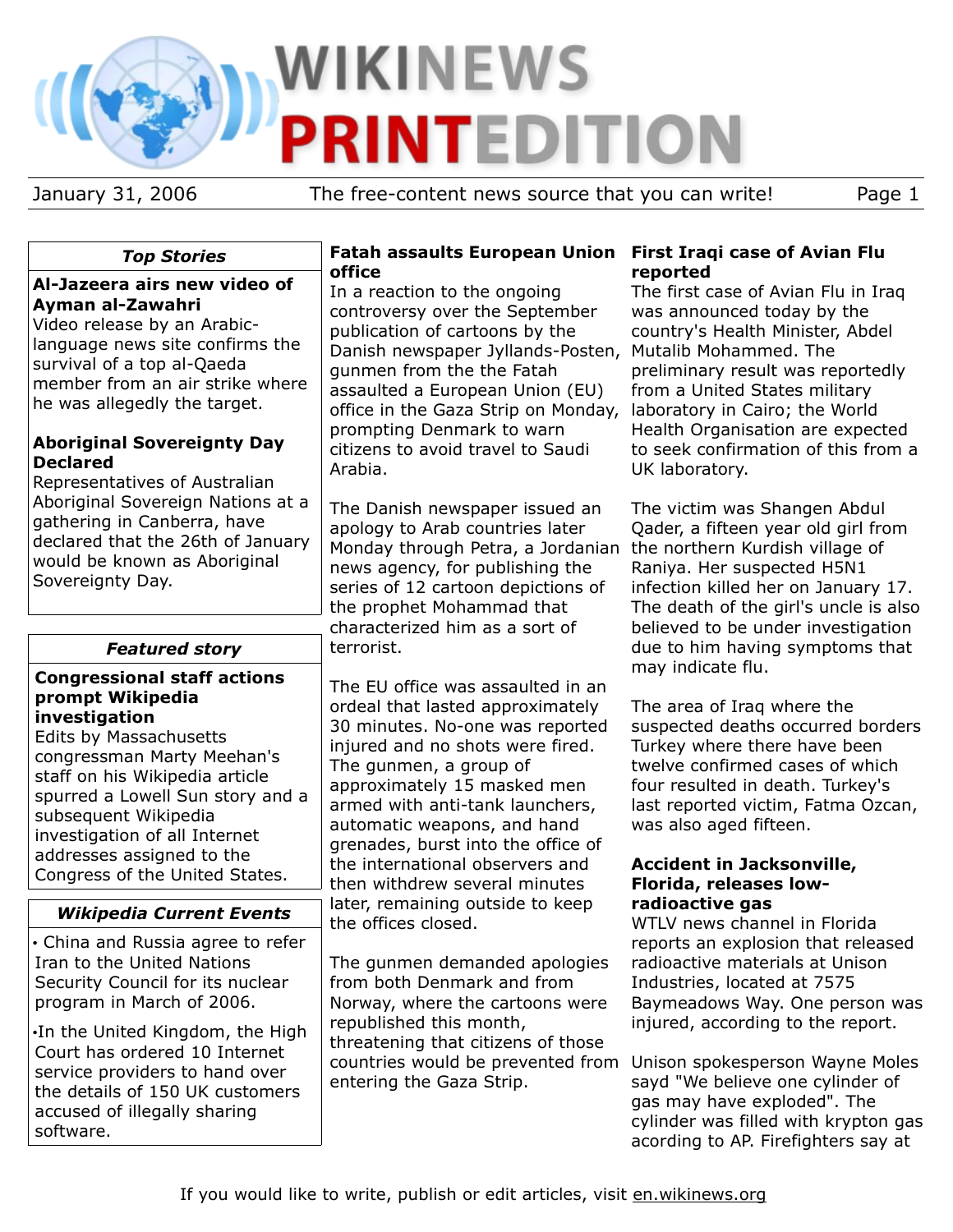least forty people became exposed to the low-level radiation. All are undergoing decontamination measures.

Unison manufactures aviation equipment and military applications like ignition generators for Tomahawk cruise missiles.

#### **SAG Awards handed out**

ABC remained a Screen Actors Guild (SAG) award winning powerhouse, with LOST and Desperate Housewives winning Outstanding Performance by an Ensemble in their respective categories. Keifer Sutherland (24) and Sandra Oh (Grey's Anatomy) won for the performances in Drama Series, and Sean Hayes (Will and Grace) and Felicity Huffman (Desperate Housewives) were honoured for their Comedy Series performances. Paul Newman won Outstanding Performance by a Male Actor in a Television Movie or Miniseries, for his potrayal of Max Roby in HBO's Empire Falls, while S. Epatha Merkerson role of Rachel "Nanny" Crosby in Lackawanna Blues took the Female Actor.

The SAG selects a random portion of their professional members each year, to vote on each award category. The 12th annual awards ceremony for the 2005 season was hosted on Sunday.

William Shatner, who was nominated that night for his role in District Court to show leniency, Boston Legal, introduced a "cinematic salute" to SAG members who perform in television advertisements. Shatner for another woman. himself is a frequent commercial actor, known for appearing in Priceline.com commericals.

After a filmed tribute, actress

Jamie Lee Curtis presented Shirley Temple Black with the Screen Actors Guild Awards 42nd Annual Life Achievement Award.

THEATRICAL MOTION PICTURES Outstanding Performance by a Male Actor in a Leading Role: Philip Seymour Hoffman as Truman Capote / CAPOTE (UA/Sony Pictures Classics) Outstanding Performance by a Female Actor in a Leading Role: Reese Witherspoon as June Carter/ WALK THE LINE (20th Century Fox) Outstanding Performance by a Male Actor in a Supporting Role: Paul Giamatti (Joe Gould) / CINDERELLA MAN (Universal Pictures) Outstanding Performance by a

Female Actor in a Supporting Role: Rachel Weisz as Tessa Quayle / THE CONSTANT GARDENER (Focus Features)

Outstanding Performance by a Cast in a Motion Picture: CRASH (Lionsgate)

#### **Teacher confesses to having sex with student**

A South Australian teacher has confessed to having a sexual relationship with a 15-year-old student.

24-year-old Bridget Mary Nolan pleaded guilty to three charges of unlawful sexual intercourse with her male student. Facing a maximum of seven years imprisonment for each charge, Nolan pleaded with the Adelaide claiming that she had been vulnerable, lonely and depressed because her boyfriend had left her

Nolan, a music teacher, told the court she invited the boy to her house to discuss a kiss which had occurred between the pair on a

school camp. The pair then had sex on three occasions, allegedly at the boy's instigation. Nolan claims she engaged in the relationship out of fear that the boy would retaliate and report her, causing her to lose her job.

Nolan's lawyer, Joana Fuller, told the court that Nolan was a secondary victim. "There's more than one victim (here), in what is clearly a sorry tale. These offences occurred not, as is often the case, as a result of a deliberate, premeditated exploitation of a student-teacher relationship. (Nolan) was lonely, she was depressed, she was heartbroken. She was utterly vulnerable at the time these offences were committed," Fuller said.

The boy's mother told the court the relationship had deeply affected her son. She said that his grades had dropped and that he has lost friends and been subjected to torment, harassment and humiliation by other students. "I will never forgive you for causing my beautiful son so much hurt and humiliation," she told Nolan.

The prosecutor urged the court not to suspend Nolan's sentence, saying that she had repeatedly abused her position of trust.

Judge Gordon Barrett adjourned the case for sentencing in March.

# **Congressional staff actions prompt Wikipedia investigation**

Edits by Massachusetts congressman Marty Meehan's staff on his Wikipedia article spurred a Lowell Sun story and a subsequent Wikipedia investigation of all Internet addresses assigned to the Congress of the United States.

While edits from the Capitol are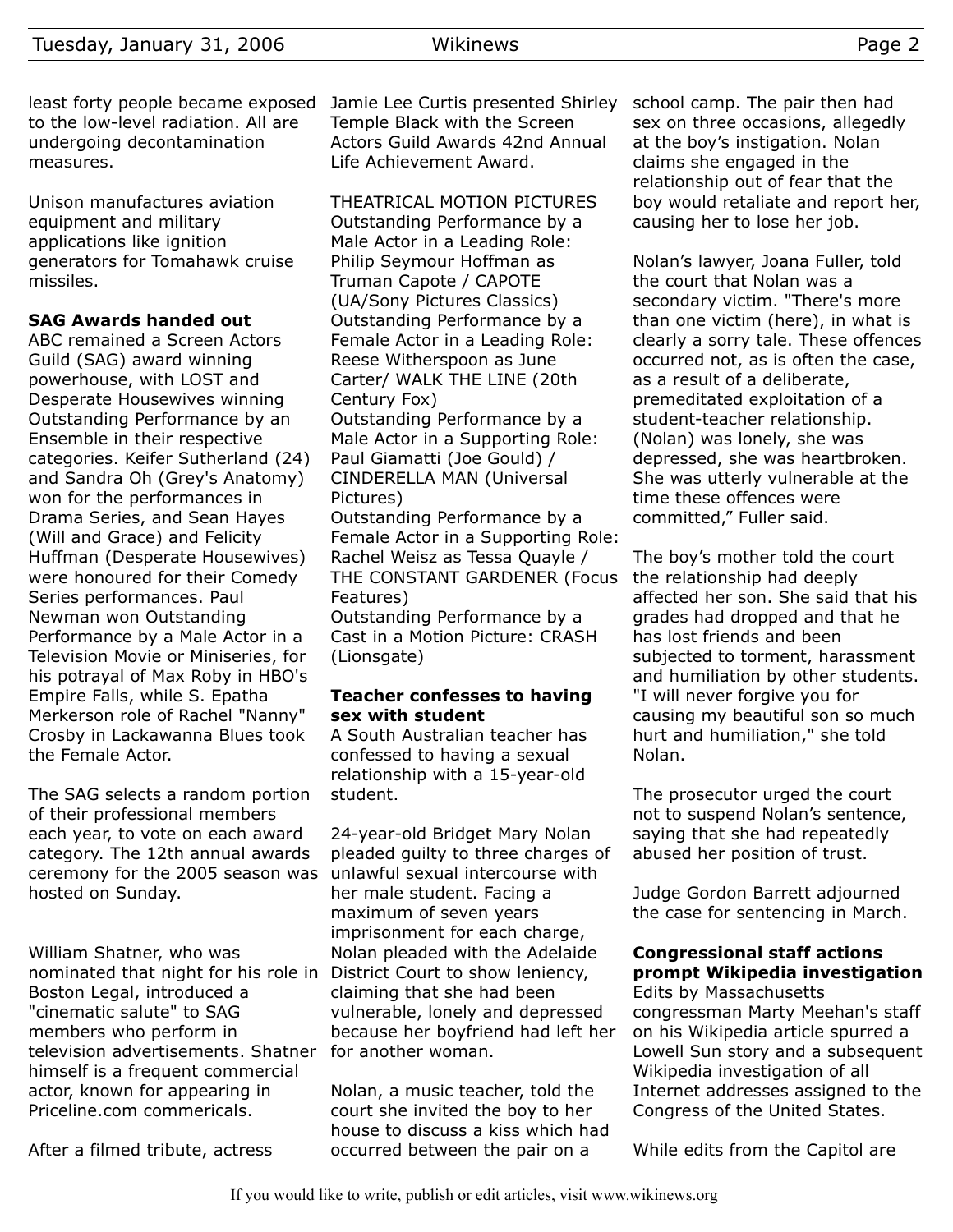not generally news, the biographical article for Mr. Meehan was carefully edited, removing negative comments while expanding with content from the congressman's political flyer. The IP address which made these edits The text was replaced with: "His has an extensive editing history on fiscally responsible voting record Wikipedia, and has been repeatedly blocked in past months for article vandalism and violation of Wikipedia policies (Wikipedia's log of 143.231.249.141 being blocked from editing).

Wikipedia administrators, alerted to the Marty Meehan article edits, realized that many edits to politically-sensitive articles had been made from IP addresses assigned to the US Capitol building, and have begun an investigation into all edits from such addresses.

#### Editing history

Editing from U.S. House computers

At the center of the investigation are edits by the IP address 143.231.249.141 which is the proxy through which most of the U.S. House Internet traffic passes. Jon Brandt, spokesman for the Committee on House Administration confirmed House ownership of the IP [1]. An aide for Rep. Meehan made two edits to the article on Meehan's biography. The first was on July 18, 2005 and replaced the article with his official biography, which was biased towards Meehan. A later edit on December 27, 2005 removed text refering to Mr. Meehan's pledge to only run four terms, or 8 years.

#### Marty Meehan

The text that was removed said "He also ran on a platform of term limits. However, after serving four terms as US Congressman, the number of terms he pledged that

he and no other congressman should serve out, he has since gone back on his word and now is adamently [sic] against the idea of term limits for Congressmen."

since then has earned him praise from citizen watchdog groups."

Congressman Meehan has served 7 terms as Representative of his home state of Massachusetts.

Most of the edits from Capitol Hill IPs have not been harmful edits. In fact it would be fair to say the vast majority of edits were neutral, correcting factual, spelling, grammar, and punctuation errors. A sampling of both positive and harmful edits to politically-related articles are included here.

The communications director for Rep. Joe Wilson took a different approach to editing Rep. Wilson's article. She contacted Wikipedia founder Jimbo Wales, who advised that she supply a biography on the were added. Wikipedia article's discussion page, rather than edit the article directly, for other Wikipedia editors to check and to incorporate into the article itself. After she added the official bio to Wilson's discussion page, Wikipedia editors used it and several other sources to expand the article substantially.

Further investigation

Following the reports of the edits from the House IP address, a socalled checkuser (a check of confidential information to determine the accounts used by staffers coming from that ip) was performed to determine what users logged-in with an account edited from the House IP address, and the edits made by all of those users were checked as well. They

all showed little bias and no vandalism.

Editing from Senate computers

Unlike the U.S. House, computers from the U.S. Senate are assigned individual IP addresses. To identify possible vandals, the edit history for all senators was checked, and a list of 25 addresses was extracted. While some had good faith edits, others showed unacceptable behaviour.

The Entire 156.33.X.X netblock is for Senate use only OrgName: U.S. Senate Sergeant at Arms NetRange: 156.33.0.0 - 156.33.255.255

Senator pages edited

The following is a partial list of U.S. Senator biographies on the English-language Wikipedia edited by Senate employees. Senator Conrad Burns' page was edited to remove negative comments as positive comments Senator Norm Coleman's page was

also edited to remove negative comments while positive comments were added. Senator Robert Byrd's page was vandalized

Senator Tom Harkin's criticism section was deleted, a major section on Israel & military removed

and later vandalized by a different IP

Senator Joe Biden's page had a major edit removing significant criticism

Sen Tom Coburn's page was vandalized more than once

Edits categorized by IP While the identity of these IPs are not known, a small sample of edits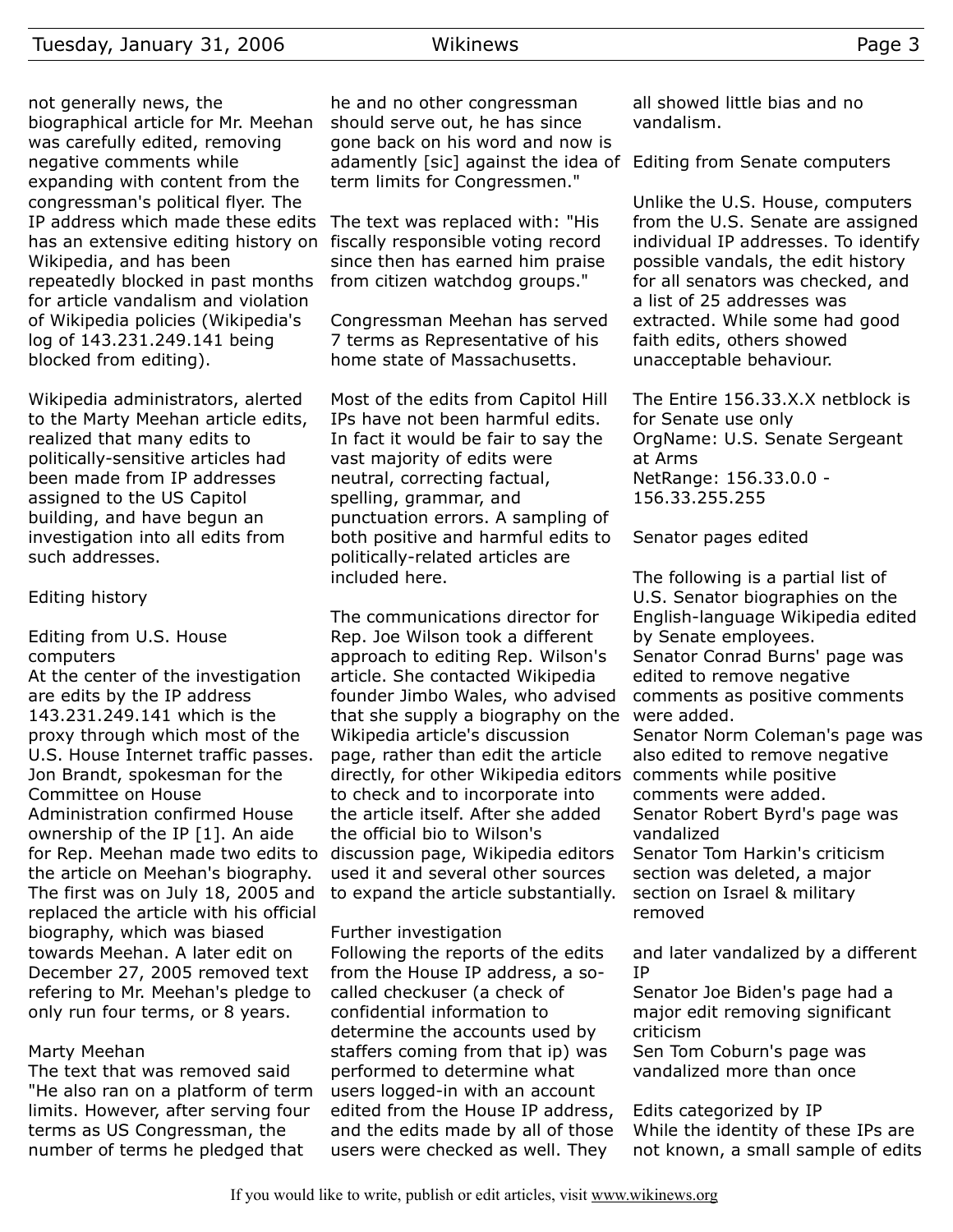from Capitol IPs shows both helpful and harmful edits. 156.33.148.107 This IP has had extensive edits at Wikipedia, including: Improving William Swain Lee article from a stub to a full-fledged **California Proposition 215,** article. Expanded Michael Davidson article. 156.33.150.38 Removing negative elements from Corrine Brown bio - 156.33.43.214 Vandalized George W. Bush - Vandalized Robert Byrd -

A complete list of all the Senatorial the adrenal gland which can cause IPs that contributed to political articles can be found here.

Wikimedia Foundation and Wikipedia response The attention of Wikipedia administrators was drawn to the pattern of edits to Wikipedia articles by Congressional staffers at 18:47 on January 29. In response, Wikipedia administrators began a systematic examination of exhausted his extradition appeals all edits to articles made from IP addresses that have been assigned San Mateo County Jail, pending for use by the U.S. Senate and House of Representatives.

Administrators found several places where edits from U.S. Senate IP addresses had been to articles on Senators.

Following online discussions using IRC, Wikipedia administrator FireFox blocked the U.S. House of Representatives' Wikipedia editing privileges for one week while the issue is discussed. The block was lifted shortly thereafter by a disagreeing admin. [19]

While the Wikimedia Foundation has not yet issued a statement regarding this, Jimmy Wales was quoted by the AP discouraging the removal of facts. "You don't delete it," Wales said. "If they wanted to put in their side of things, that would seem ethically relevant, rather than just omitting it."

# **Steve Kubby, co-author of grows dangerously ill in US custody**

Steve Kubby has been extradited from Canada, and is in custody in Placer County, California Jail, pending a hearing on 31 January. He is a medical cannabis patient who relies on the drug to regulate the symptoms of malignant phenochromocytoma, a cancer of the level of adrenaline in his system to fluctuate out of control. If left unregulated, this can result in sudden, fatal heart attack, stroke, pneumonia, and a variety of other conditions.[1]

Kubby was arrested on arrival at San Francisco International Airport Sunday. on behalf of the Placer County Sheriff's Department, having in Canada. [2] He was taken to transport to Placer County Jail. While at San Mateo County Jail, he was reportedly denied access to medication and sufficient bedding. On arrival at Placer County Jail, his include an area surrounding a blood pressure was dangerously high, and so was given Marinol, a THC synthetic.

Communication with Kubby is highly restricted. According to his wife, Michele, Kubby has been placed in solitary confinement, denied access several times to sufficient bedding to keep him warm, and denied access to the cannabis which, according to several experts on his universally fatal condition, has been solely responsible for keeping him alive for decades.[3] The Marinol he is being given partially mitigates his symptoms, but does not completely control them. He now grows dangerously ill. [4]

Kubby was a co-author of California's Compassionate Use Act of 1996, also known as Proposition 215. He fled to Canada in 2001 to escape the possibility of incarceration for an extended period without access to cannabis, a possiblity which, in both his and expert medical opinion, would certainly prove fatal. [5] As he shivers in a cold cell in the Sierra foothills, his fears are now being realized.

#### **Two people charged over burning bodies in drums**

A man and a woman have been charged with the murders of two people whose bodies were found burning in oil drums in the the Tomerong State Forest, about 210 kilometers south of Sydney on

The bodies were found by New South Wales Rural Fire Service officers who were called to extinguish a small bushfire. The firefighters notified the local Nowra police who established several crime scenes in the area. The crime scenes are believed to burnt out vehicle believed to belong to the victims, a house where the murders are thought to have occurred, and areas in the State Forest.

27-year-old Stacey Lea-Caton voluntarily attended Nowra Police Station and told officers he had witnessed a man and woman being tied up in a house in Nowra and he feared they were about to be murdered by another man and woman.

Police then attended a property in Calymea Street, Nowra, where 36